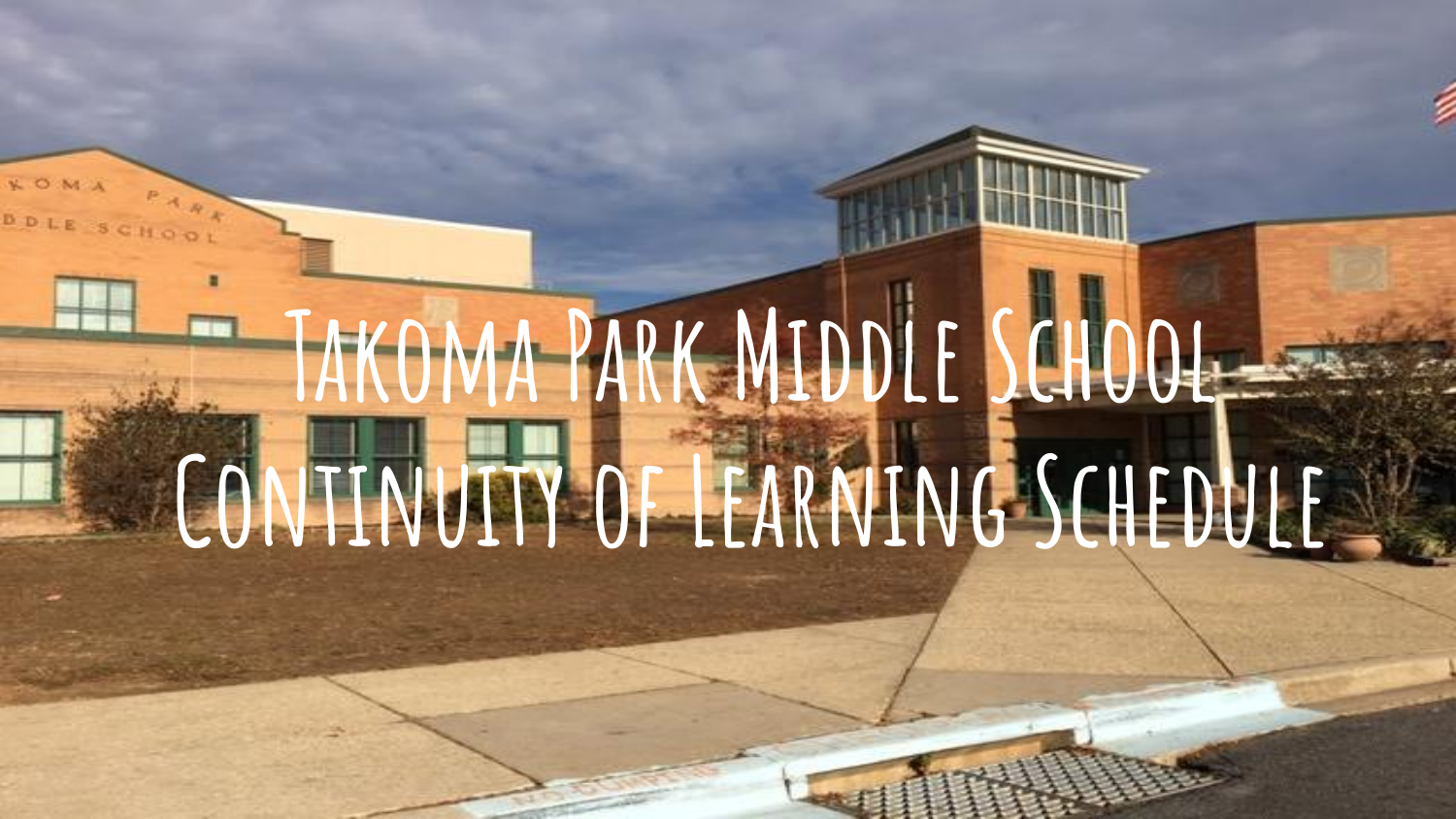# **Daily Class Time**

# DAILY CLASS TIME FOR TPMS STUDENTS **is from 12:45-4:15.**

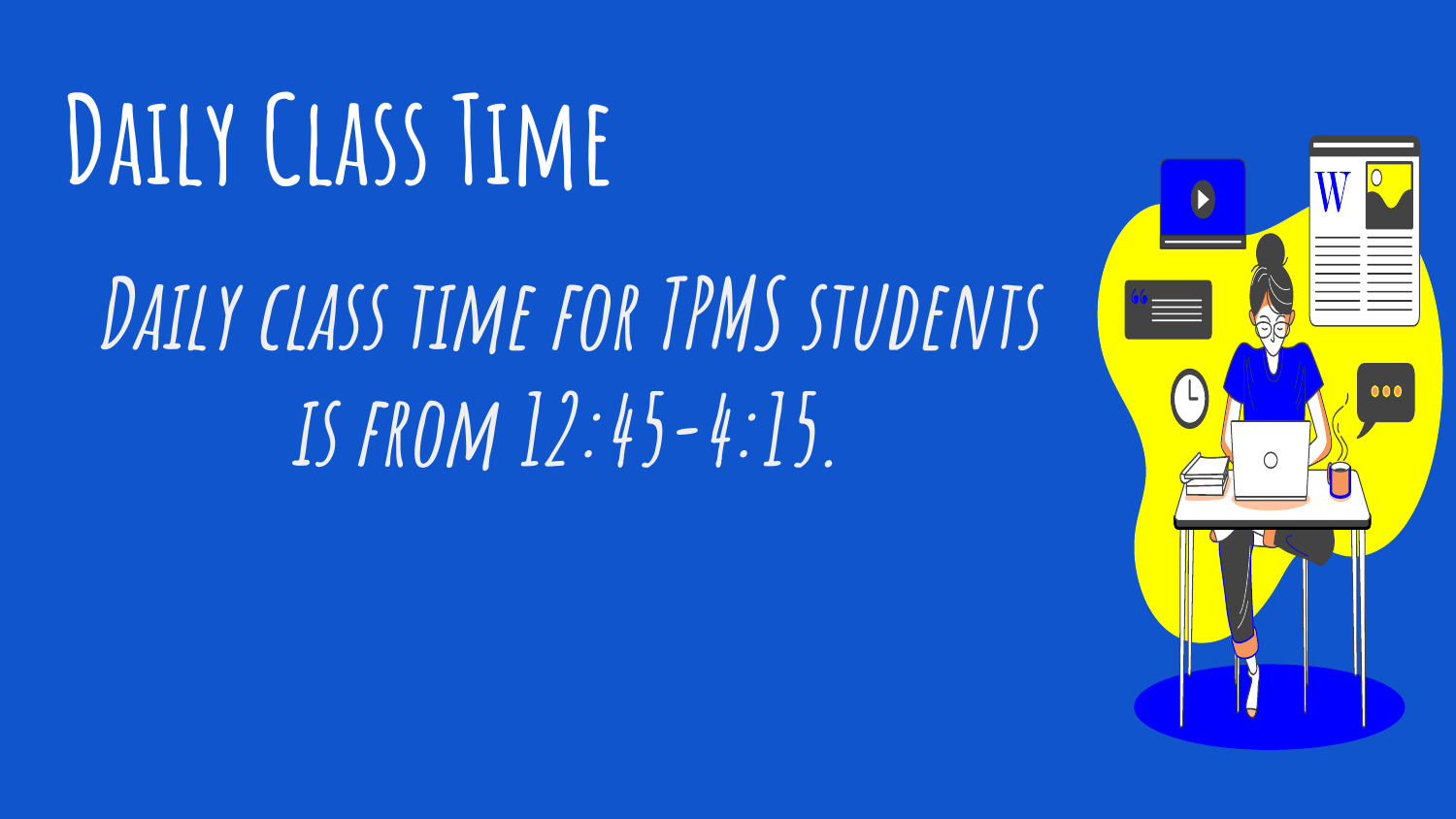# **Key Points**

- The student day is adjusted to start and end later in the day (9:00-4:15).
- **Mornings are flexible** (9:00-12:45). You may work independently on assignments that your teachers have posted, help at home, spend time with family, practice skills, email, and communicate with teachers for support.
- **TPMS Teacher Office Hours when they are planning instruction or checking emails are 9:00-11:00 a.m., Monday - Thursday and 9-4:15 on Fridays.**
- Live or interactive classes are in the afternoon only. **These classes are from 12:45-4:15.**
- You will not have interactive classes every day, but your teacher will post information and work for you to complete.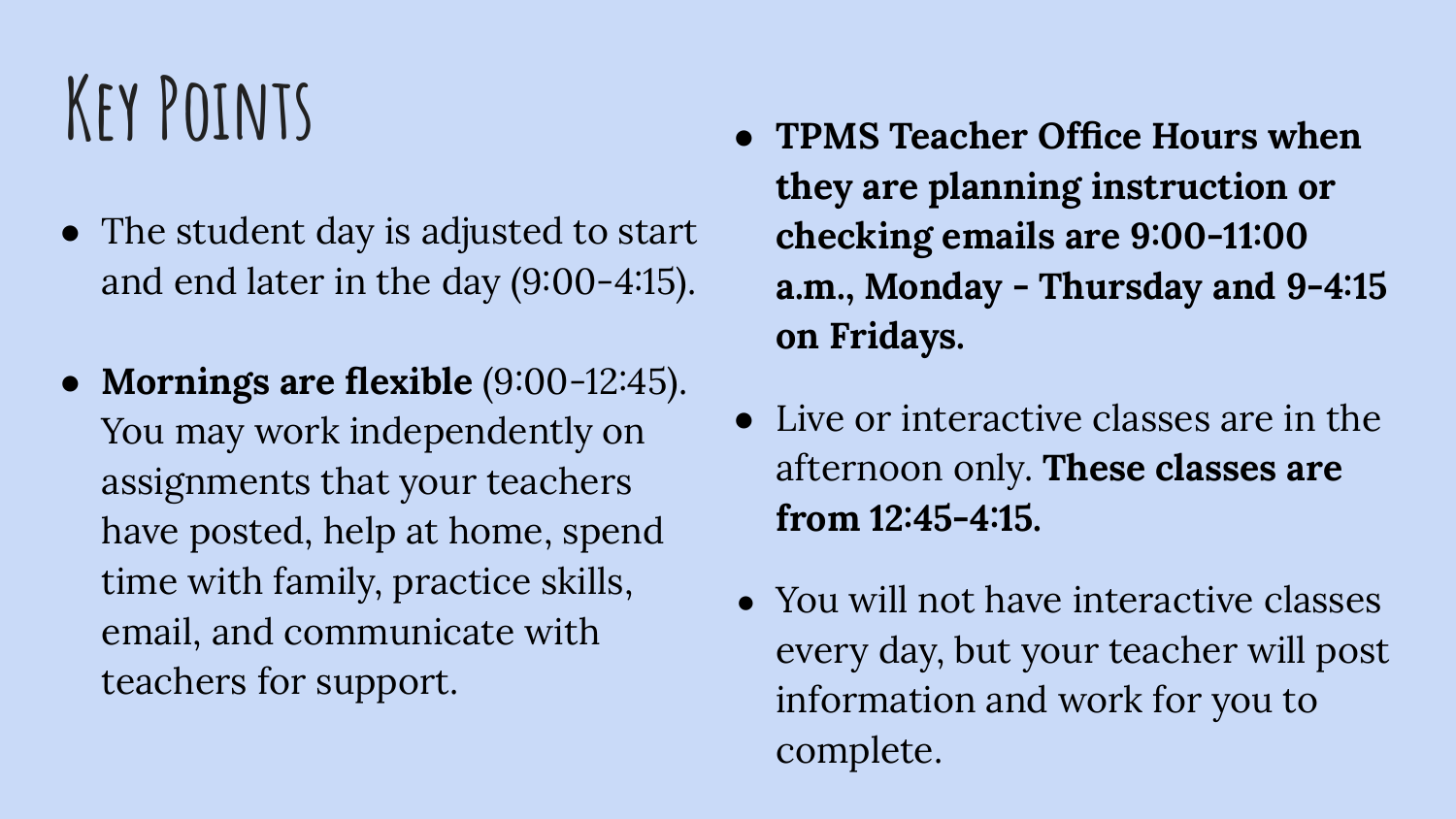### **School Week Calendar April 6-8** (No school on Thursday & Friday April 9-10)

| <b>Monday</b><br>(All Classes)                                                                                                                     | <b>Tuesday</b><br>(Periods 1, 3, 5, 7)                                                                                                          | <b>Wednesday</b><br>(Periods 2, 4, 6, 8) |  |  |  |
|----------------------------------------------------------------------------------------------------------------------------------------------------|-------------------------------------------------------------------------------------------------------------------------------------------------|------------------------------------------|--|--|--|
| Teachers will send out<br>instruction, learning<br>activities, and assignments<br>to begin process of closing<br>MP3.                              | <b>Flexible Mornings</b><br>Student independent work<br>Self-directed completion of outstanding<br>$\bullet$<br>assignments                     |                                          |  |  |  |
|                                                                                                                                                    | <b>Afternoon:</b> Live check-ins, possible Q3 instruction that<br>has already been taught or presented, review, and<br>reassess.                |                                          |  |  |  |
|                                                                                                                                                    | <b>SCHEDULE</b>                                                                                                                                 |                                          |  |  |  |
| <i>*Meal service for students from</i><br>11:00-1:00 Monday-Friday at<br><b>Blair High School and Rolling</b><br><b>Terrace Elementary School.</b> | Period 1/2: 12:45-1:30*<br>$\circ$<br>Period 3/ 4: 1:40-2:25<br>$\circ$<br>Period 5/6: 2:35-3:20<br>$\circ$<br>Period 7 8: 3:30-4:15<br>$\circ$ |                                          |  |  |  |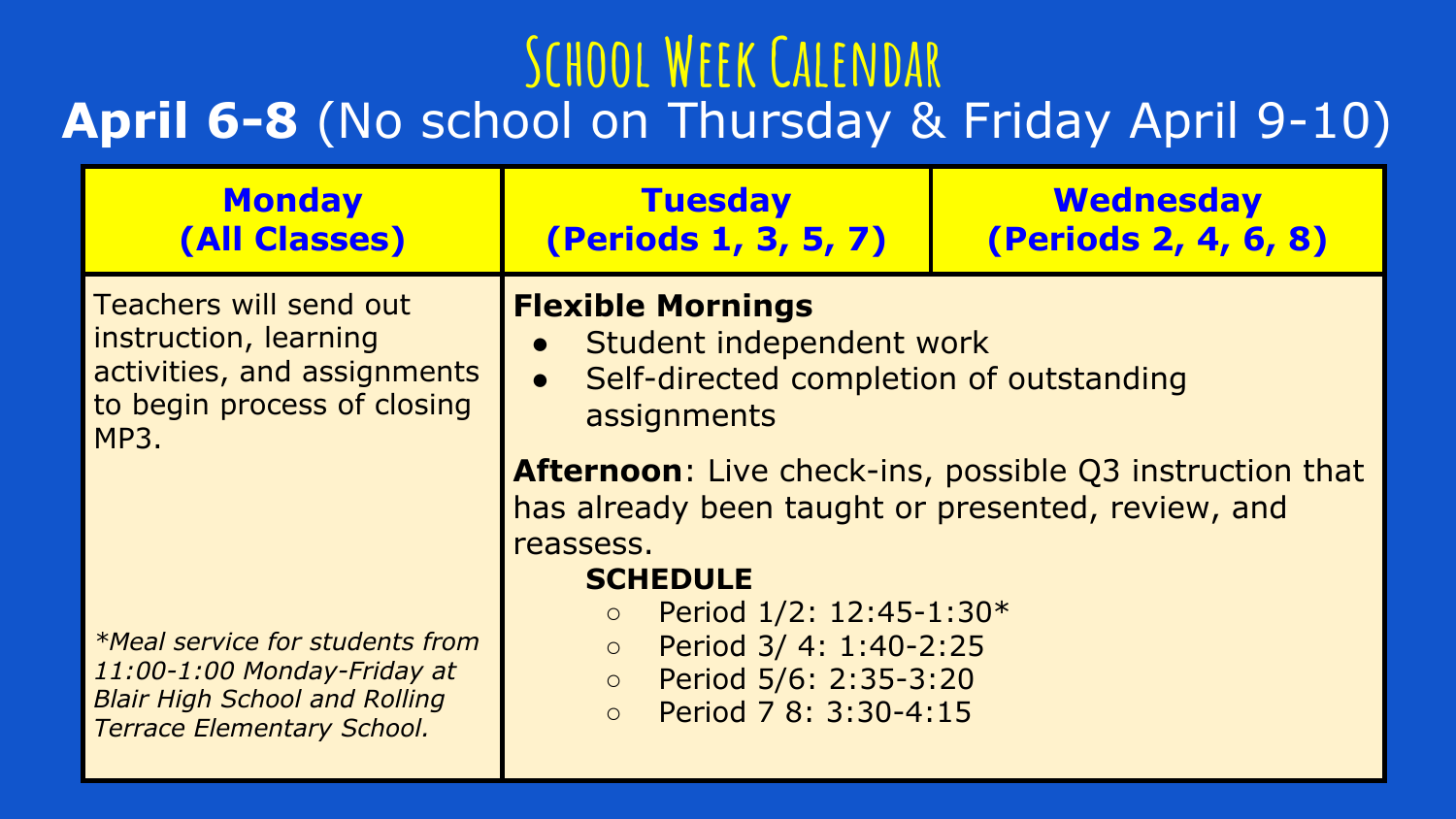### **TPMS School Week Calendar**

#### **April 14-17** (No school Monday, April 13)

| <b>Monday</b>                                                                                                               | <b>Tuesday</b><br>(All Classes)                                                                                                  | <b>Wednesday</b>                                                                                                                                                                                                                                                             | <b>Thursday</b><br>(Periods 1, 3, 5, 7) (Periods 2, 4, 6, 8)                                        | <b>Friday</b><br>(All Classes)                                                                                               |
|-----------------------------------------------------------------------------------------------------------------------------|----------------------------------------------------------------------------------------------------------------------------------|------------------------------------------------------------------------------------------------------------------------------------------------------------------------------------------------------------------------------------------------------------------------------|-----------------------------------------------------------------------------------------------------|------------------------------------------------------------------------------------------------------------------------------|
| <b>No School on</b><br>April 13,<br>2020<br><b>Friday, April</b><br>17, 2020 is<br>the last day<br>of the third<br>quarter. | Teachers send<br>out instruction,<br><b>learning</b><br>activities, and<br>assignments to<br>finalize process<br>of closing MP3. | <b>Flexible Mornings</b><br>Student independent work<br>$\bullet$<br>Self-directed completion of<br>$\bullet$<br>outstanding assignments<br><b>Afternoon:</b> Live check-ins, possible Q3<br>instruction that has already been taught<br>or presented, review, and reassess. |                                                                                                     | <b>Teachers</b><br>available for<br>student<br>questions or<br>check-ins.<br><b>Student</b><br>Independent<br>work, make-ups |
|                                                                                                                             |                                                                                                                                  | <b>SCHEDULE</b><br>$\circ$<br>$\circ$<br>$\circ$<br>$\circ$                                                                                                                                                                                                                  | Period 1/2: 12:45-1:30*<br>Period 3/ 4: 1:40-2:25<br>Period 5/6: 2:35-3:20<br>Period 7 8: 3:30-4:15 | and<br>reassessment<br><b>Assignments due</b>                                                                                |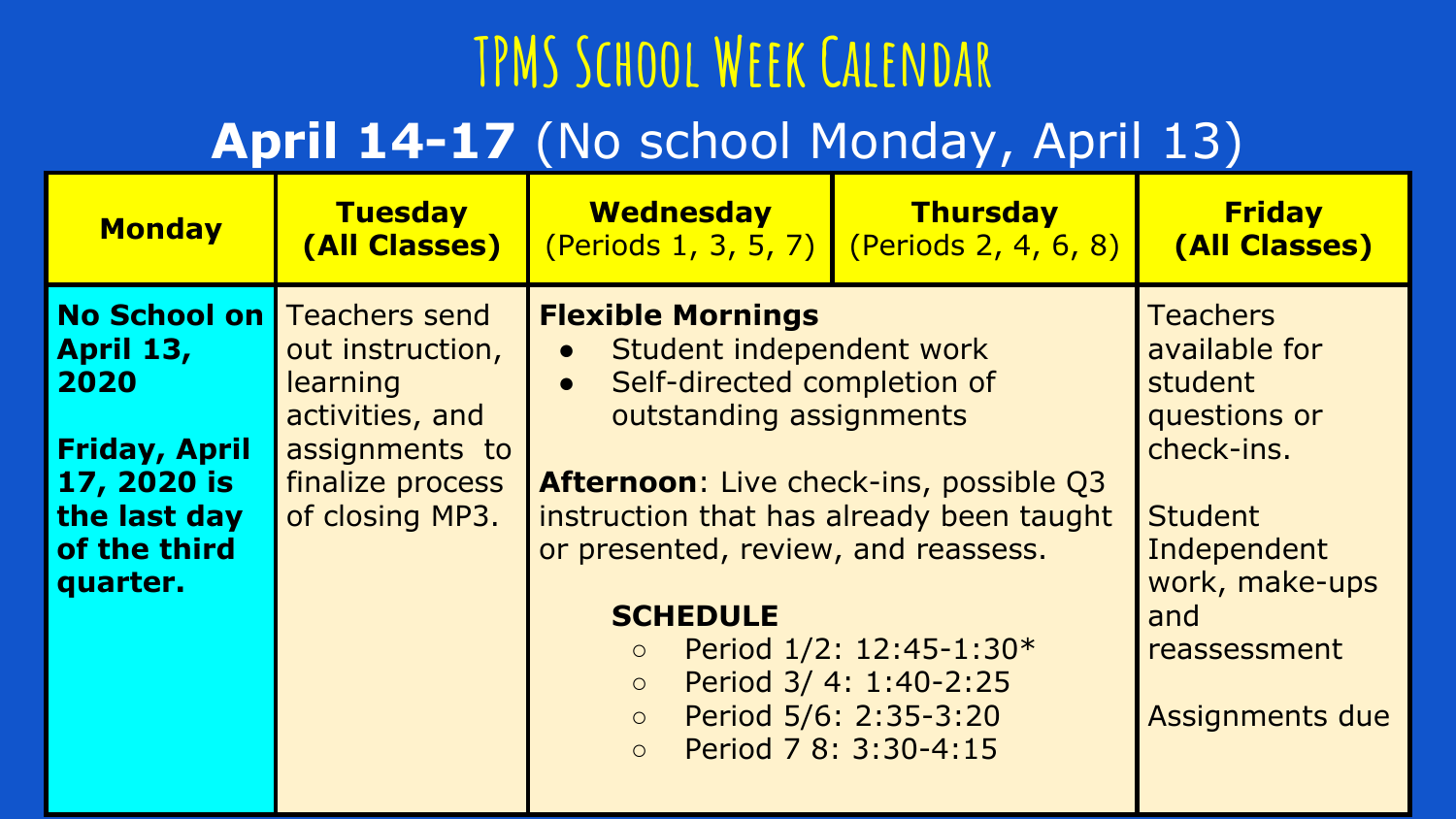# TPMS Weekly Student Schedule (Starting April 20)

| <b>Monday</b>                                                                                                                                                                                    | <b>Tuesday</b>                                                                                                                                                                                   | <b>Wednesday</b>                                                                                                                      | <b>Thursday</b>                                                                                                                       | <b>Friday</b>                                                                                                       |  |  |  |
|--------------------------------------------------------------------------------------------------------------------------------------------------------------------------------------------------|--------------------------------------------------------------------------------------------------------------------------------------------------------------------------------------------------|---------------------------------------------------------------------------------------------------------------------------------------|---------------------------------------------------------------------------------------------------------------------------------------|---------------------------------------------------------------------------------------------------------------------|--|--|--|
| $9 - 12:45$<br><b>Flexible Mornings</b><br>Student independent work<br>Self-directed completion of outstanding assignments<br>$\bullet$                                                          |                                                                                                                                                                                                  |                                                                                                                                       |                                                                                                                                       |                                                                                                                     |  |  |  |
| 12:45-4:15<br>Pd 1: 12:45-1:30<br>Pd. 3: 1:40-2:25<br>Pd. 5: 2:35-3:20<br>Pd. 7: 3:30-4:15<br><b>Students check</b><br>posted online<br>learning activities,<br>and assignments for<br>the week. | 12:45-4:15<br>Pd. 2: 12:45-1:30<br>Pd. 4: 1:40-2:25<br>Pd. 6: 2:35-3:20<br>Pd 8: 3:30-4:15<br><b>Students check</b><br>posted online<br>learning activities,<br>and assignments<br>for the week. | 12:45-4:15<br>Pd 1: 12:45-1:30<br>Pd. 3: 1:40-2:25<br>Pd. 5: 2:35-3:20<br>Pd. 7: 3:30-4:15<br>Interactive check<br>ins with teachers. | 12:45-4:15<br>Pd. 2: 12:45-1:30<br>Pd. 4: 1:40-2:25<br>Pd. 6: 2:35-3:20<br>Pd 8: 3:30-4:15<br>Interactive check<br>ins with teachers. | 12:45-4:15<br><b>All Periods</b><br>Students turn in<br>work, email<br>teachers, complete<br>week's<br>assignments. |  |  |  |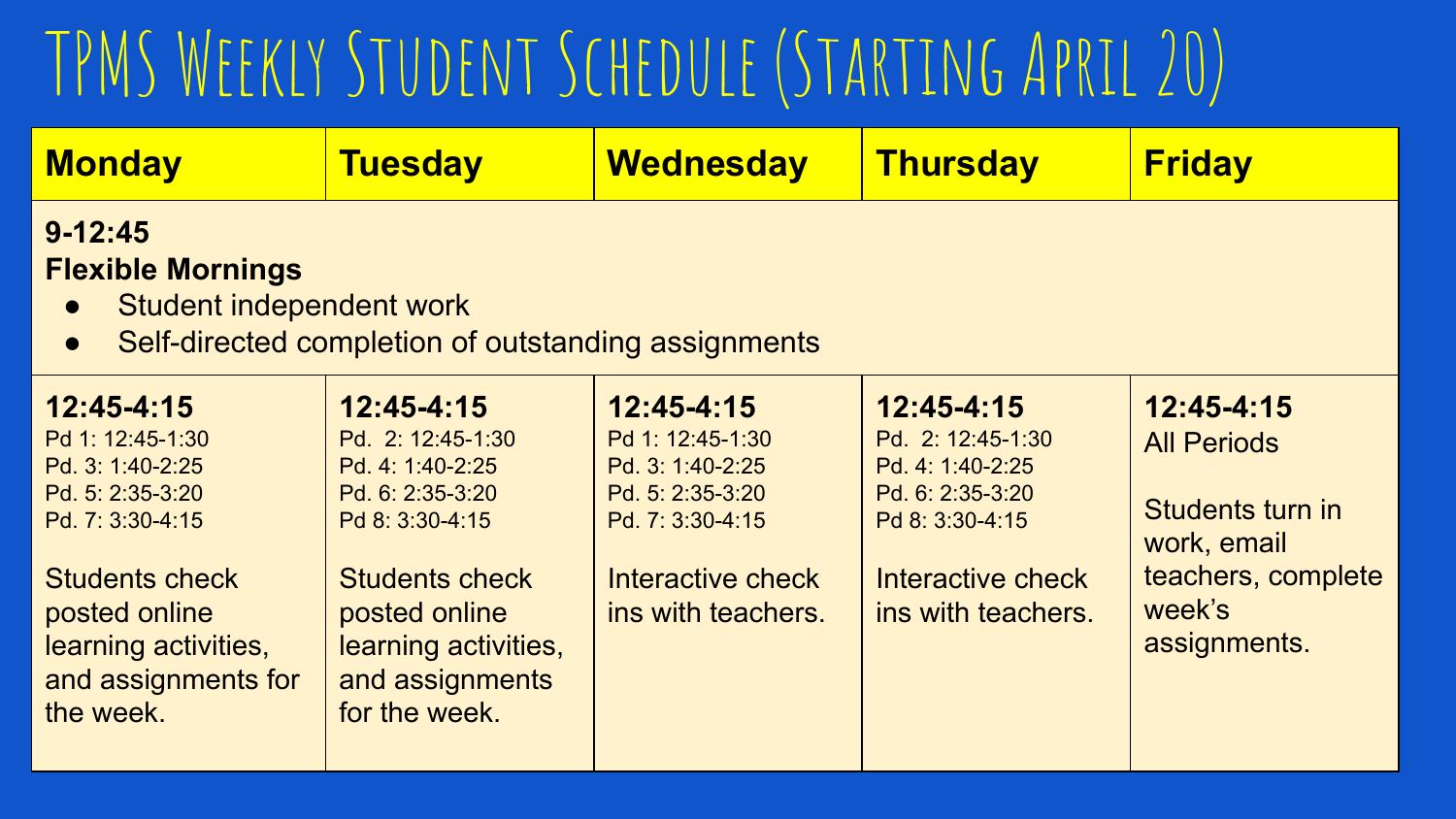### **Sample TPMS Student TPMS Star Student, Grade 8**

*TPMS Star Student* is an 8th grader at TPMS. She has two siblings in elementary school. In the mornings she helps her brothers work on the computer for their math lessons (elementary schools have interactive lessons from 8:45-11:05). She also does her chores, checks out the latest dances on Tik Tok, and works on two posted assignments. At 11:15 a.m. she walks with her family to an MCPS meal site for lunch pick-up. She eats lunch and watches her favorite show. At 12:30 she gathers up a pencil, her notebook, and agenda book. **She logs on to the computer to begin her 12:45 classes.**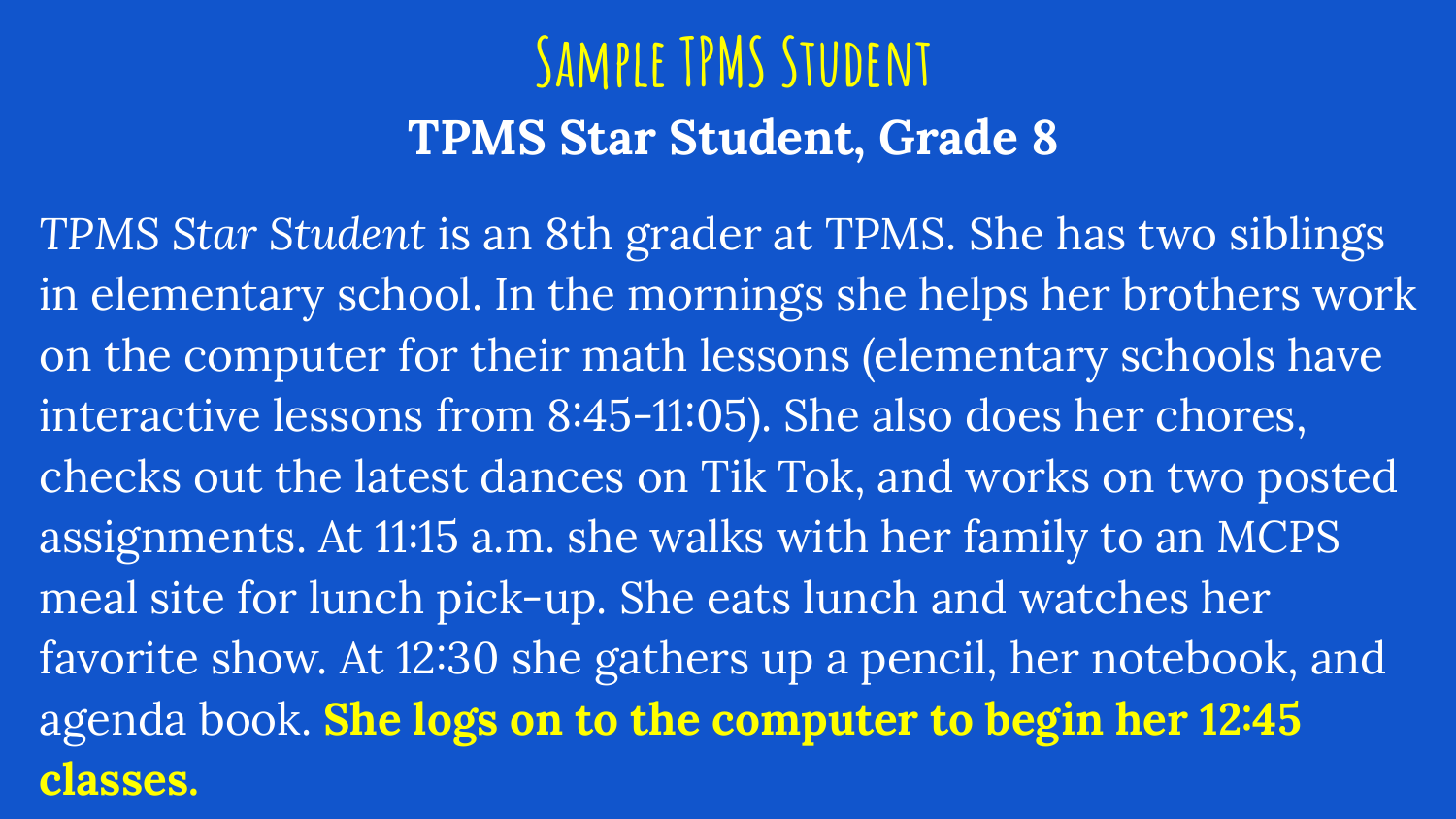### **Ms. Deeny, What Do You Mean By…….**

● **Live/Interactive/Engaging Classrooms:**

**This can include a pre-recorded teaching lesson, a live participant-rich learning session, or an open-question and answer session.**

#### **● Office Hours:**

**During office hours teachers will focus on planning and responding to communications. If you need help, or need to ask a question, send teachers a message. TPMS teachers have office hours from 9:00 a.m.-11:00 a.m. Monday through Thursday and 9-4:15 on Friday.**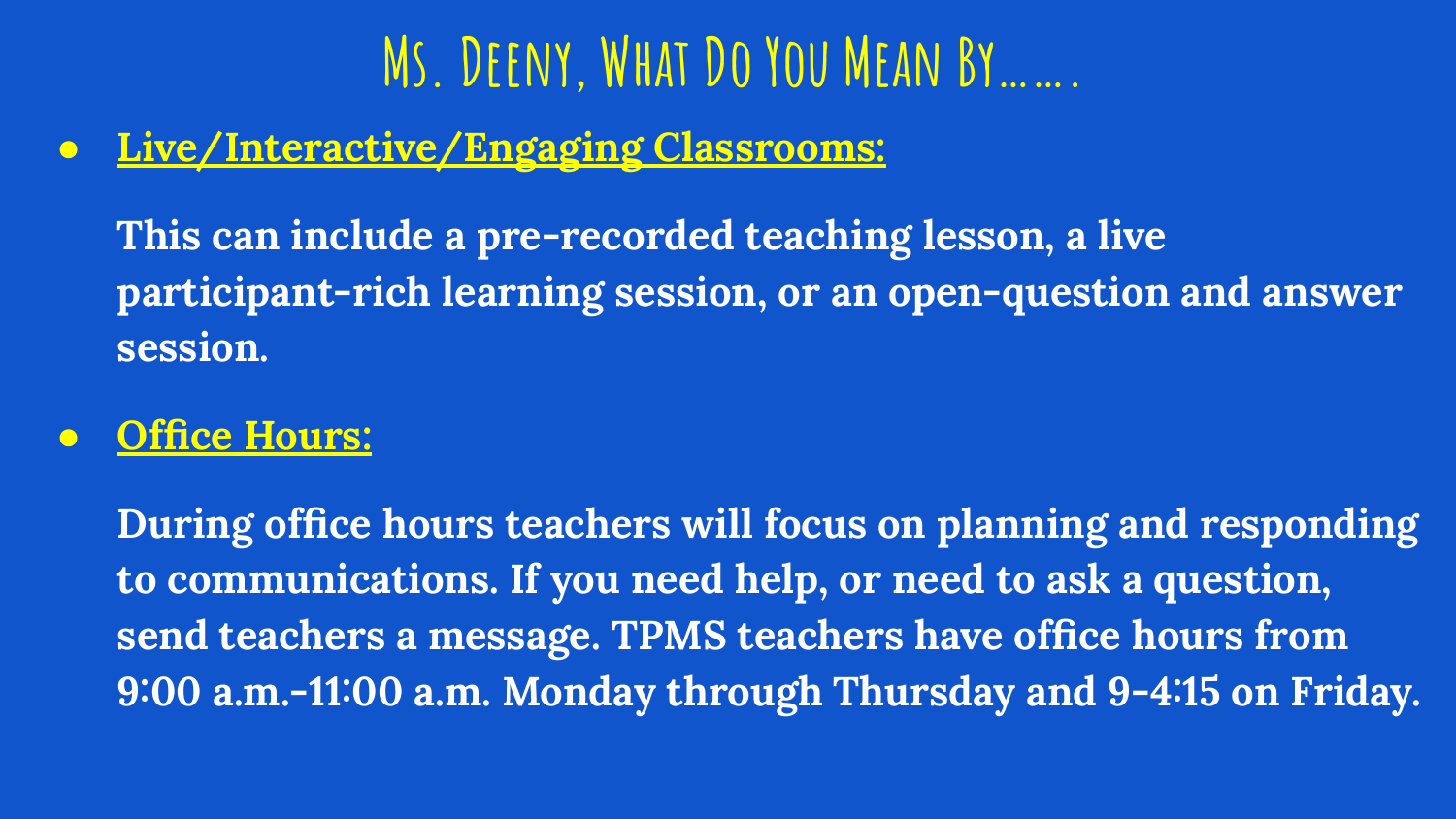# **Zoom Tips:**

#### **Zoom for Students**

zoom

In order to join an MCPS-hosted Zoom meeting, students will be required to join using their MCPS Google account. Before joining a meeting, students will need to set up their account.

#### **Setting up your MCPS-Licensed Zoom Account**

- 1. Visit [https://mcpsmd.zoom.us.](https://mcpsmd.zoom.us)<br>2. Click Login.
- 2. Click Login.<br>3. Enter vour M
- Enter your MCPS Google email address (@mcpsmd.net) and password to continue.
- 4. You will be able to view your Zoom profile and settings. As a student, it may appear that you can host meetings, however, other students and staff ARE NOT ABLE to join or participate in their meetings. The purpose of the account is to give you the ability to join your teacher's meetings.

\***Note:** If you visit the Zoom website (https://zoom.us) and choose to login with Google, you ARE NOT signing in to your MCPS-licensed account and will be associated with the free or "Basic" version of Zoom. Please use the previous steps provided to access Zoom for MCPS.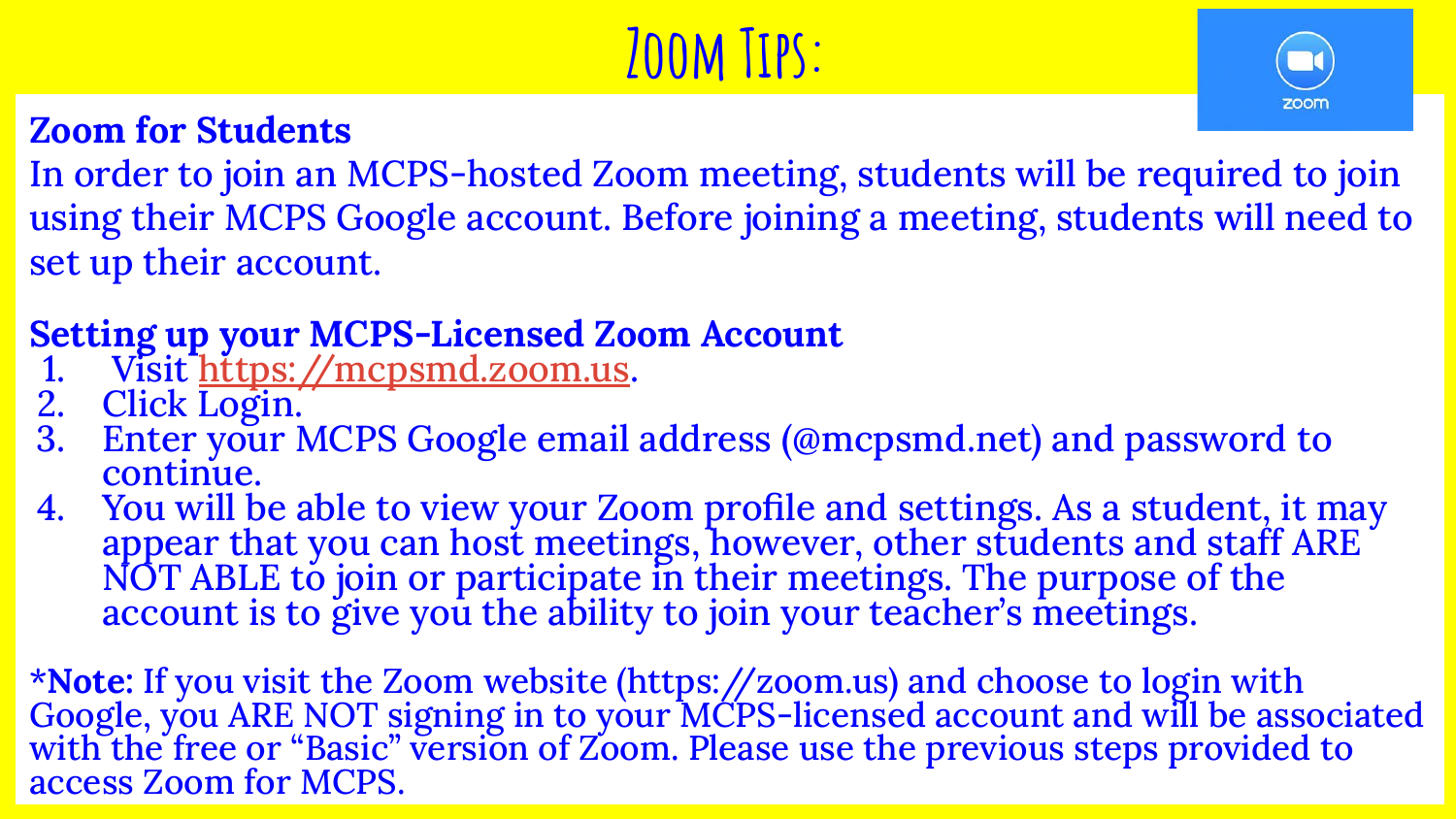## **Zoom Tips: Part Two**



#### **Joining a Meeting**

#### **To join a meeting, MCPS students will need to:**

- 1. Click the Zoom meeting link provided by their teacher.
- 2. From the Zoom to Chrome window, click Join from your browser; the Zoom app/extension will be blocked for students.
- 3. Enter their name and then click Join.
- 4. Click sign into Zoom when receiving the message stating, "This meeting is for authorized attendees only."
- 5. Enter their MCPS Google Apps account information if prompted to be placed in the teacher's waiting room.
- Note that if students are already signed in to a Chromebook or the Chrome browser with their MCPS account, they will be automatically logged in.
- The first time you try to log in to a meeting, you may be redirected to your Zoom profile page. If so, return to your meeting link to now join the meeting

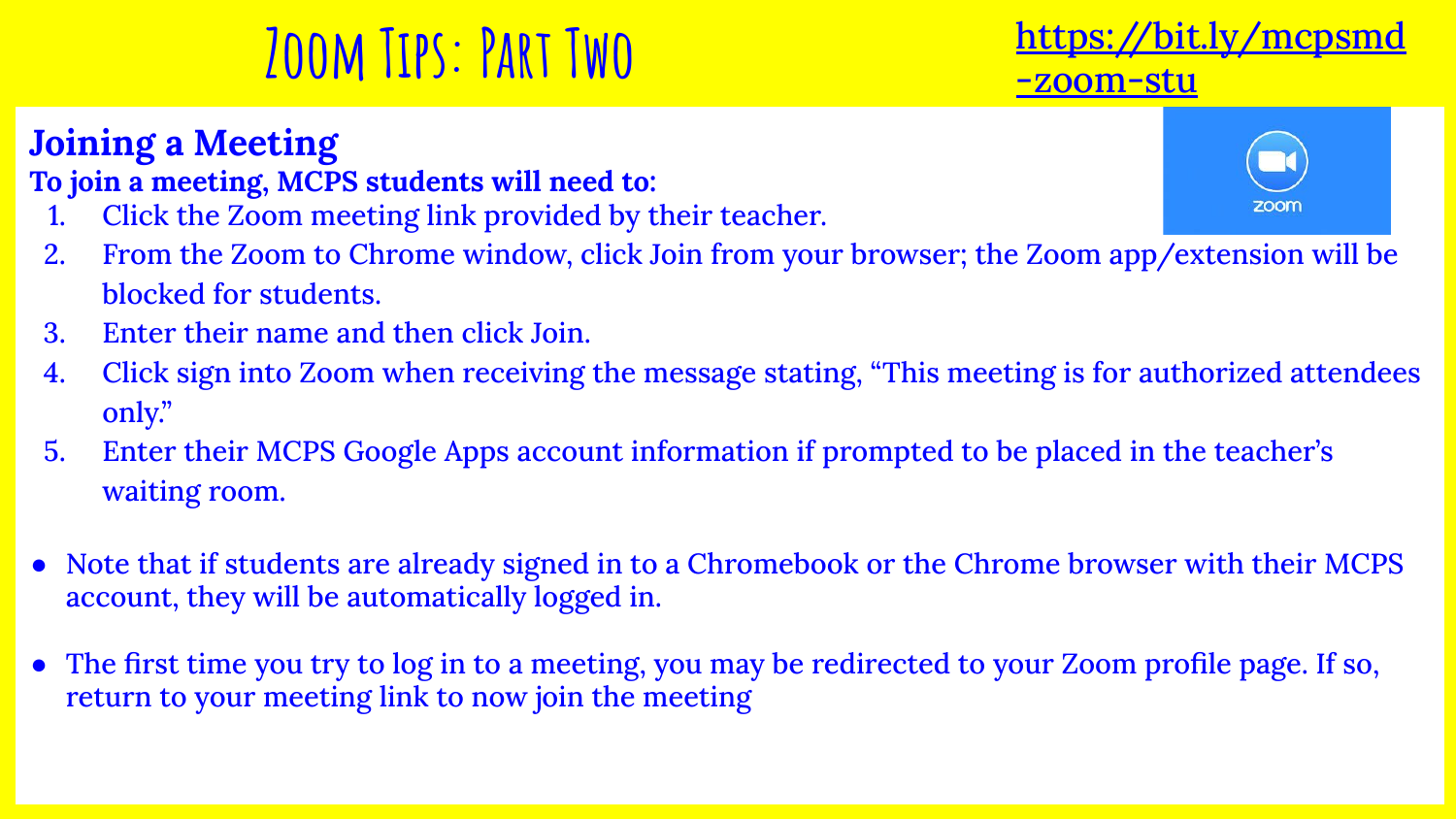## **Online Code of Conduct…….**

**Technology is a tool we use in this educational setting to achieve our academic goals. Using it requires responsibility.** 

**Code of Conduct: "Students are subject to the MCPS Student Code of Conduct. Student activity and behavior is recorded for the purposes of student and classroom safety. There is no anonymous usage of this platform and any inappropriate behavior will be quickly addressed. Students should not enable video or audio unless specifically directed by the teacher."** 

- **● Students will use online platforms to participate in an online learning community, and for the completion of online learning tasks.**
- **● Students will only use platforms to communicate in an appropriate way, and only about course content and project completion.**
- **● Postings and communications will be on-topic and never contain any inappropriate images, language, or themes.**
- **● Bullying or harassment will not be tolerated in the online learning community.**